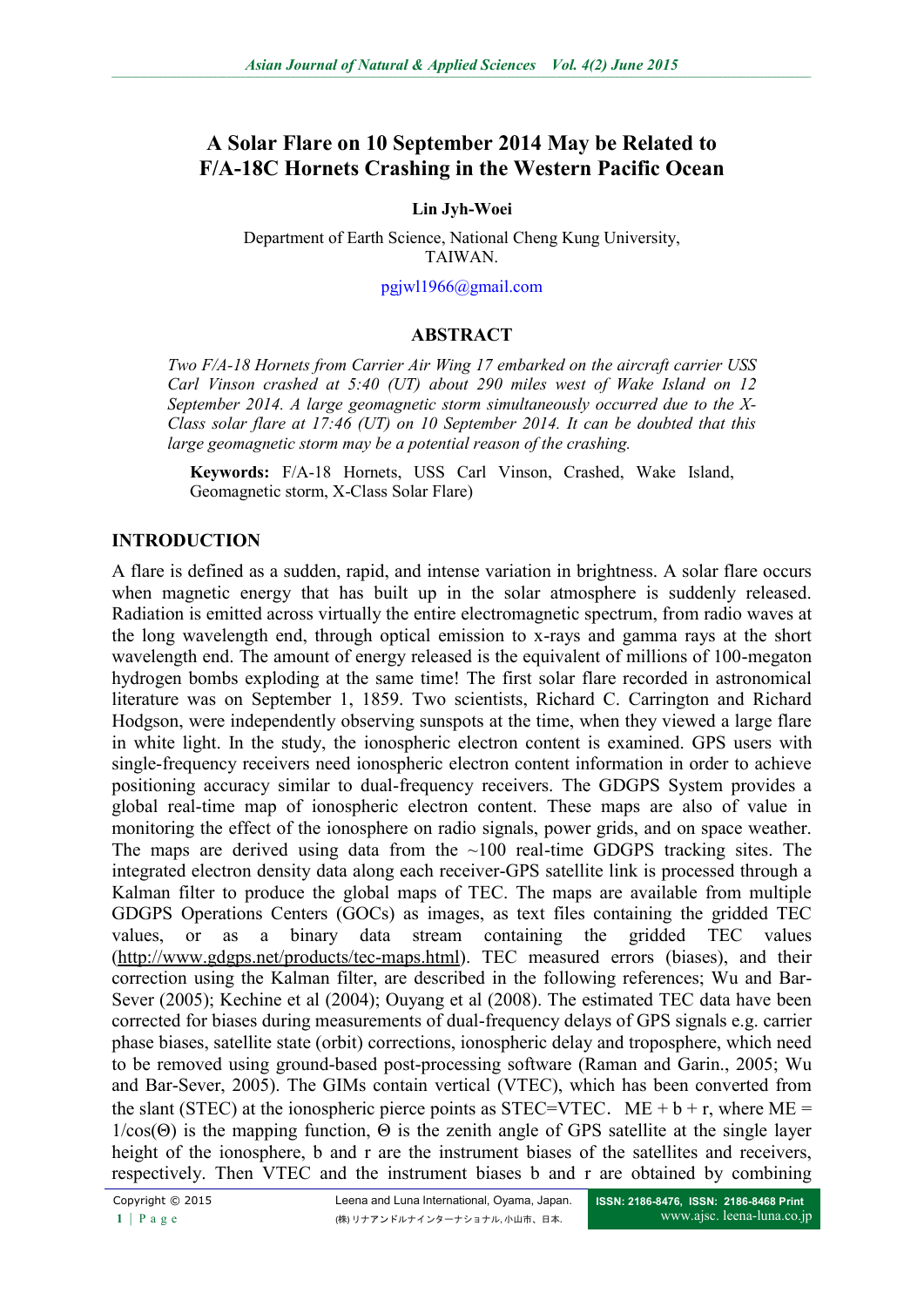interpolation and least-square fitting procedure. For details of the method used to derive the VTEC from GPS measurements, please refer to Mao (2007) and Mao et al. (2008).

### **DANGERS OF SOLAR FLARE**

The electrical power grid is particularly vulnerable to these extra currents, which can infiltrate high-voltage transmission lines, causing transformers to overheat and possibly burn out. The danger is becoming more critical, as the sun is approaching what's known as solar maximum—the high point in our star's roughly 11-year cycle of activity. Scientists anticipate stronger storms around solar max, in 2013. Using the latest sun-watching satellites and computer models, scientists have been trying to improve solar storm predictions. At the same time, electricity operators are developing plans for how to respond to solar storm warnings and determine what the consequences for the grid might be in a worst-case scenario. Active sunspot AR2158 erupted at 17:46 (UT) on 10 September 2014 producing a strong X-class solar flare. Because the sunspot is directly facing Earth, this is a geo-effective event. HF radio blackouts and other communications disturbances have already been observed on the day-lit side of Earth (NOAA NWS Space Weather Prediction Center). [\(http://spaceweather.com/archive.php?view=1&day=10&month=09&year=2014\)](http://spaceweather.com/archive.php?view=1&day=10&month=09&year=2014). Figure 1 shows the global TEC map at 5:40 UT on 12 September 2014. Figure 2 shows the Dst indices in September 2014.



Figure 1. This figure is the global TEC map at the time of 05:40 (UT) on September 2014



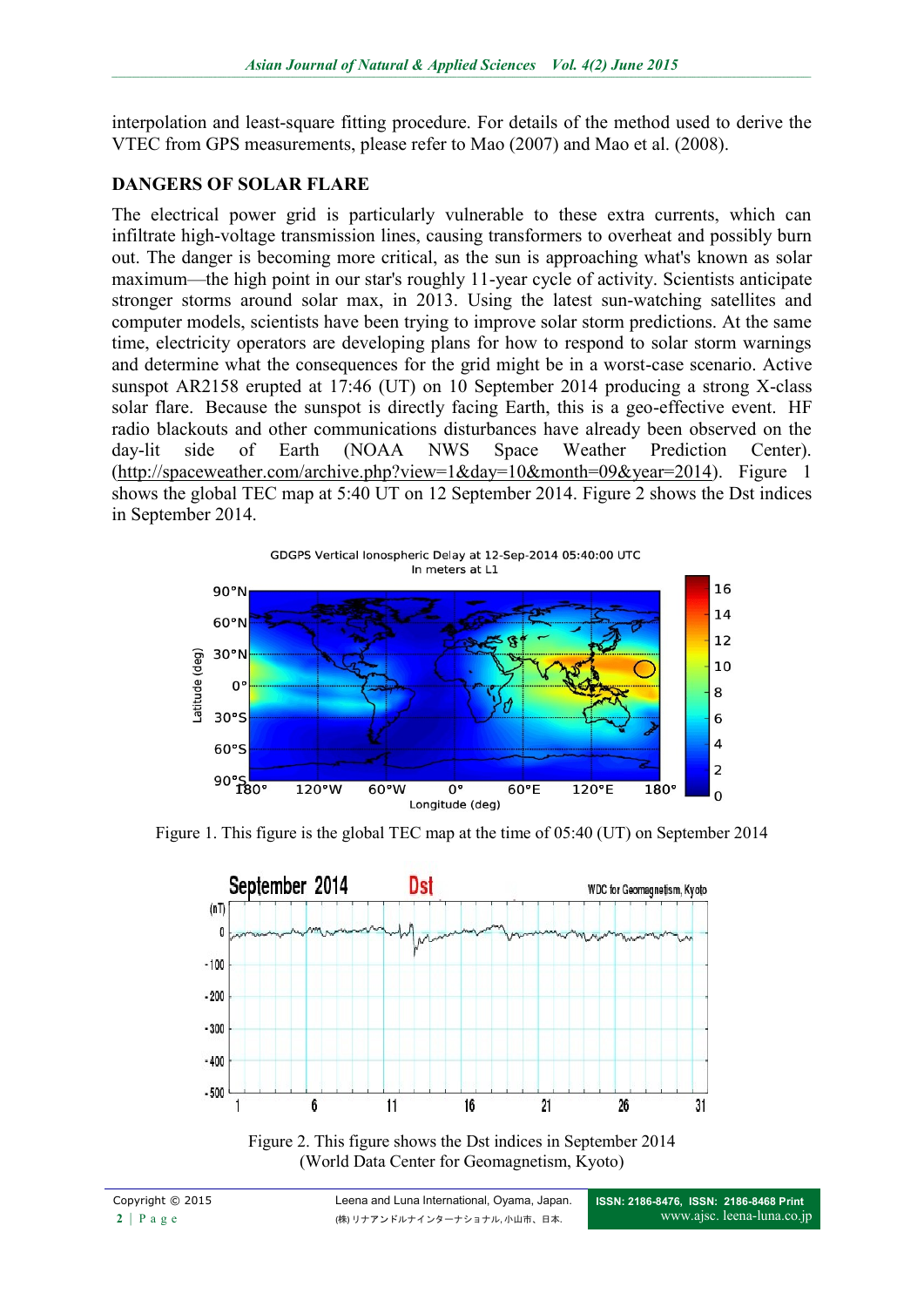### **RESEARCH CASE**

Two US F/A-18 Hornets from Carrier Air Wing 17 embarked on the aircraft carrier USS Carl Vinson crashed at 5:40 (UT) about 290 miles west of Wake Island on 12 September 2014 (around the places marked with a circle in Figure 1). The potential crashed reason is examined in this study.

### **DISCUSSION**

The DST (Disturbance Storm Time) equivalent equatorial magnetic disturbance indices are derived from hourly scaling of low-latitude horizontal magnetic variation. They show the effect of the globally symmetrical westward flowing high altitude equatorial ring current, which causes the "main phase" depression worldwide in the H-component field, and therefore the disturbance storm time (Dst, Kyoto Dst) index is a measure in the context of space weather. It gives information about the strength of the ring current around earth caused by solar protons and electrons and represented a large geomagnetic storm covering the time period of 12 September 2014 due to the strong X-class solar flare on 10 September 2014. The two aircraft are assigned to Strike Fighter Squadron 94 and Strike Fighter Squadron 113. The two F/A-18C Hornets have not been recovered. It is doubted that the potential reason of the incident may be due to the large geomagnetic storm.

## **CONCLUSION**

Two US F/A-18 Hornets crashed at 5:40 (UT) about 290 miles west of Wake Island on 12 September 2014. Doubtfully, the caused reason may be related to a large geomagnetic storm covering the crashed time caused by a strong X-class solar flare.

### **ACKNOWLEDGEMENTS**

The author is grateful to: NASA Global Differential GPS system (GDGPS) for the useful references Data.